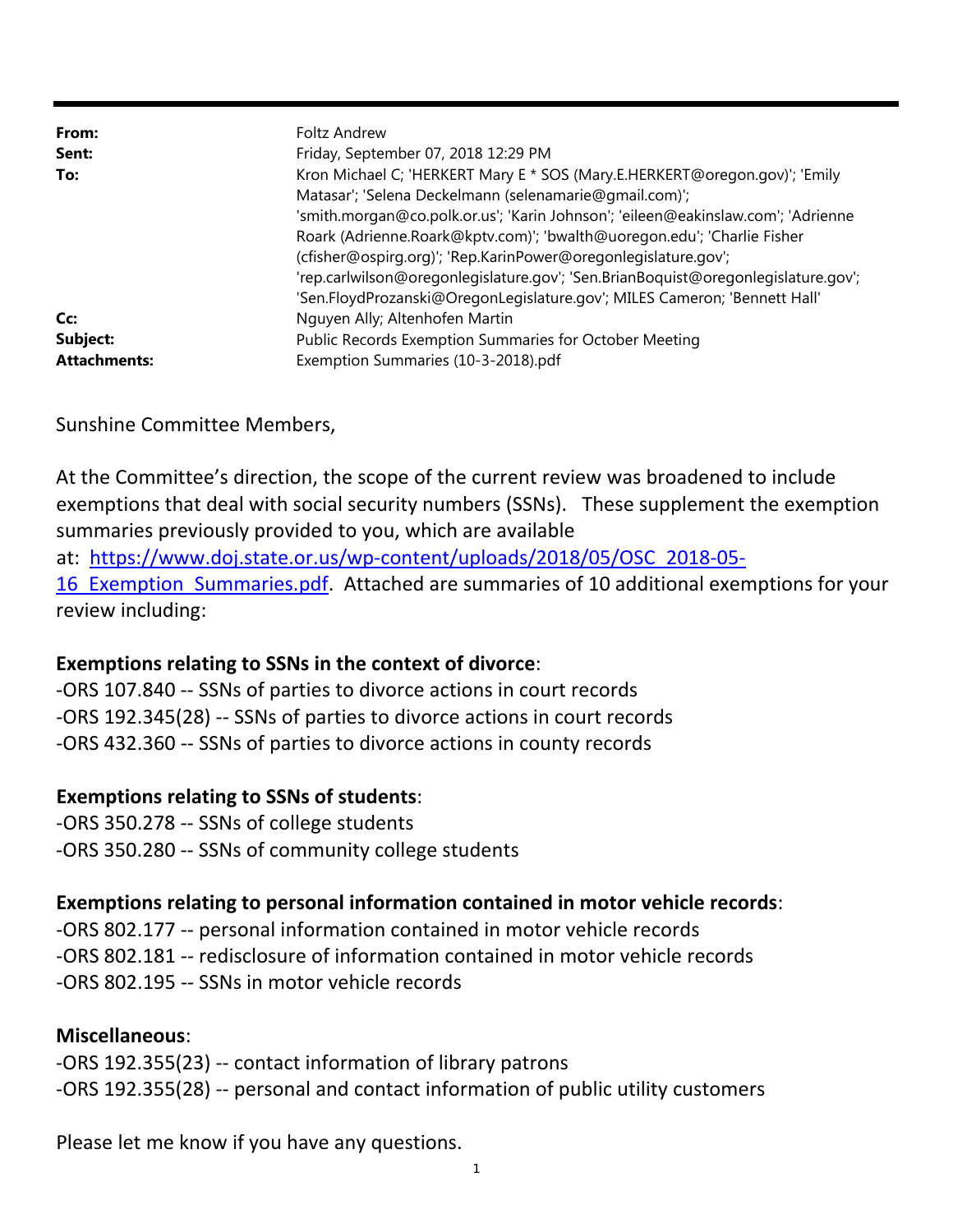# Best Regards,

# Andy

Andrew C. Foltz Senior Assistant Attorney General | Public Records Counsel | General Counsel Division Oregon Department of Justice 1162 Court Street NE, Salem OR 97301‐4096 503.947.4540 andrew.foltz@doj.state.or.us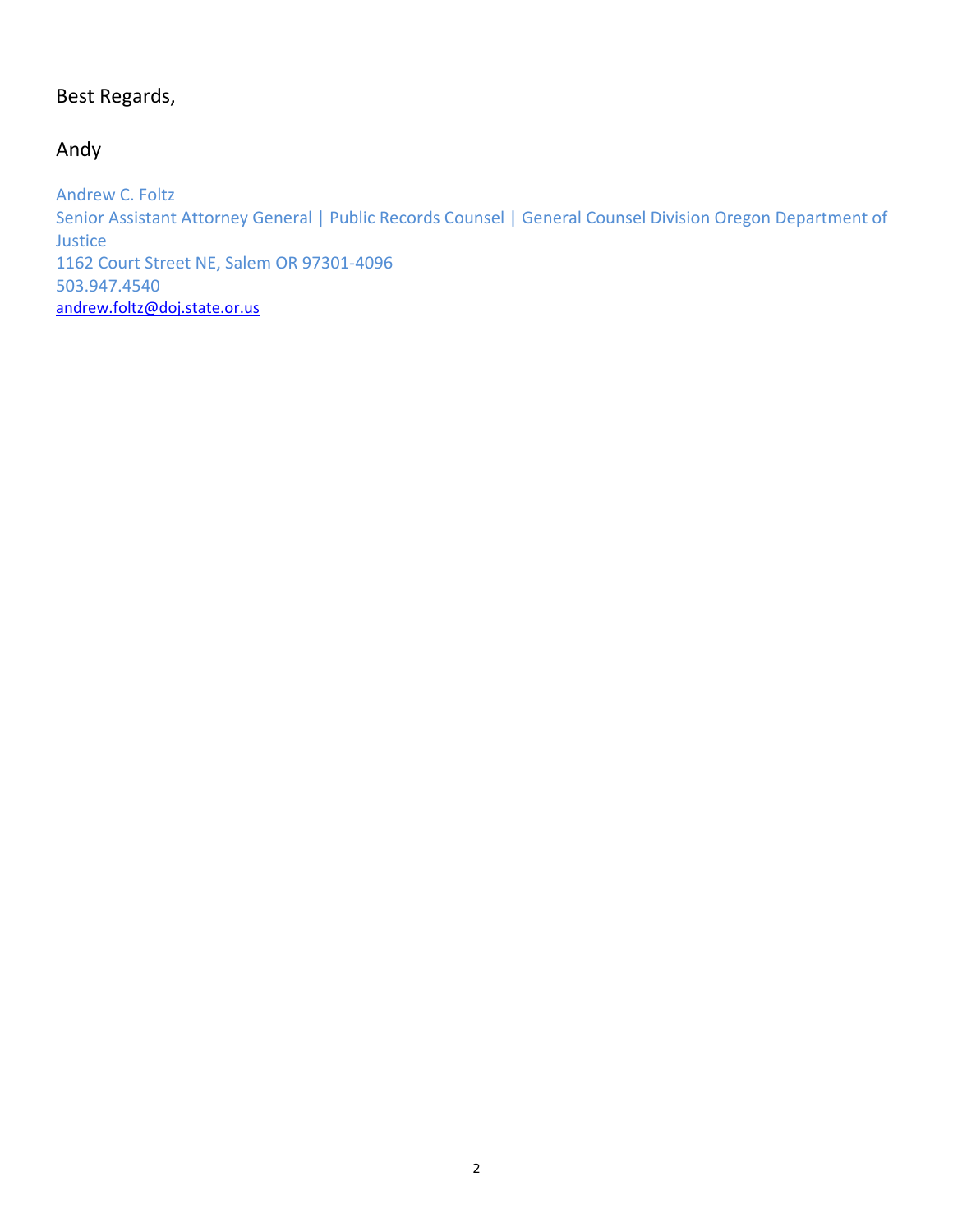# **Exemption Statute and Title: [ORS 107.840](https://www.oregonlaws.org/ors/107.840) Confidentiality of Social Security Numbers**

**Summary**: Directs the State Court Administrator to adopt procedures to keep confidential the social security numbers of parties in actions for divorce or summary dissolution. Incorporated into Oregon PRL through [ORS 192.355\(9\)](https://www.oregonlaws.org/ors/192.355) (disclosure prohibited or restricted under Oregon law). Also incorporated directly into Oregon PRL through [ORS 192.345\(28\).](https://www.oregonlaws.org/ors/192.345) Also see ORS [ORS 432.360](https://www.oregonlaws.org/ors/432.360) (exempting the same information contained in county records).

# **Relevant Text**:

(1) The State Court Administrator shall establish a procedure applicable to every court in this state that ensures that the Social Security numbers of parties to a proceeding under ORS [107.085](https://www.oregonlaws.org/ors/107.085) or [107.485](https://www.oregonlaws.org/ors/107.485) are kept confidential and exempt from public inspection.

(2) The procedure established under this section must:

(a) Require that Social Security numbers be listed on a separate paper attached to an affidavit or a declaration under penalty of perjury in the form required by ORCP 1 E, executed by the person providing the Social Security number, certifying that the Social Security number is correct;

(b) Ensure that the Social Security numbers are provided to or made accessible to the entities primarily responsible for providing support enforcement services under ORS 25.080 [\(Entity primarily responsible for support enforcement services\);](https://www.oregonlaws.org/ors/25.080) and

(c) Comply with the requirements of 42 U.S.C. 666 relating to provision of Social Security numbers.

# **Key Terms & Definitions**: N/A.

**Enumerated Exceptions or Public Interest Balancing Test?** No. But note that it is incorporated as a conditional exemption subject to balancing in [ORS 192.345\(28\).](https://www.oregonlaws.org/ors/192.345)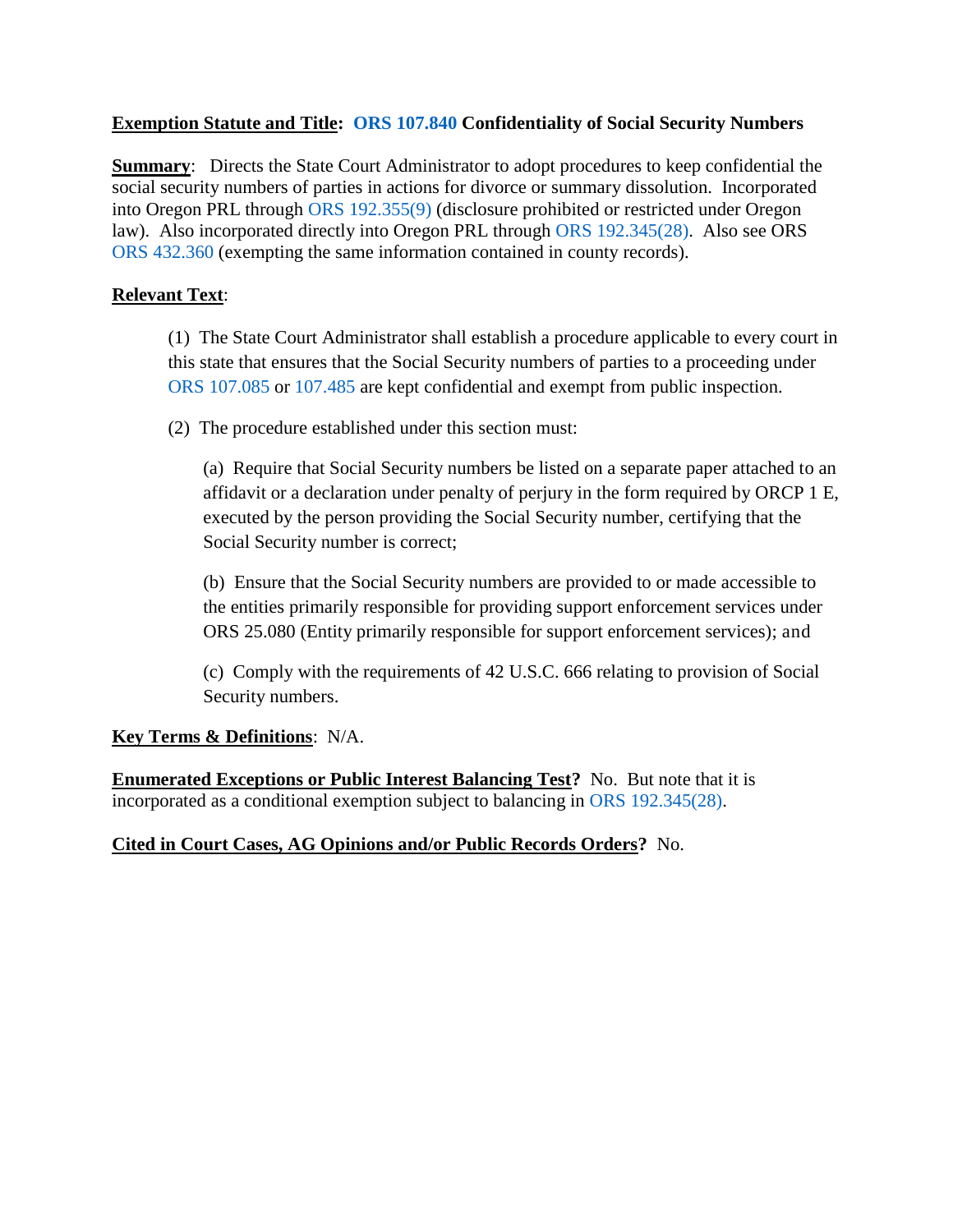#### **Exemption Statute and Title: [ORS 192.345\(28\)](https://www.oregonlaws.org/ors/192.345) Public records conditionally exempt from disclosure.**

**Summary:** Conditionally exempts from disclosure the social security numbers of the parties in actions for divorce or summary dissolution. Incorporated directly into Oregon PRL. Also see [ORS 107.840](https://www.oregonlaws.org/ors/107.840) (expressly exempts the same information) and [ORS 432.360](https://www.oregonlaws.org/ors/432.360) (expressly exempts same information in county records).

# **Relevant Text**:

The following public records are exempt from disclosure under [ORS 192.311](https://www.oregonlaws.org/ors/192.311) to [192.478](https://www.oregonlaws.org/ors/192.478) unless the public interest requires disclosure in the particular instance:

\*\*\*

(28) Social Security numbers as provided in [ORS 107.840.](https://www.oregonlaws.org/ors/107.840)

# **Key Terms & Definitions**: N/A.

**Enumerated Exceptions or Public Interest Balancing Test?** Yes – public interest balancing test. Note, however, that [ORS 107.840](https://www.oregonlaws.org/ors/107.840) itself does not require balancing.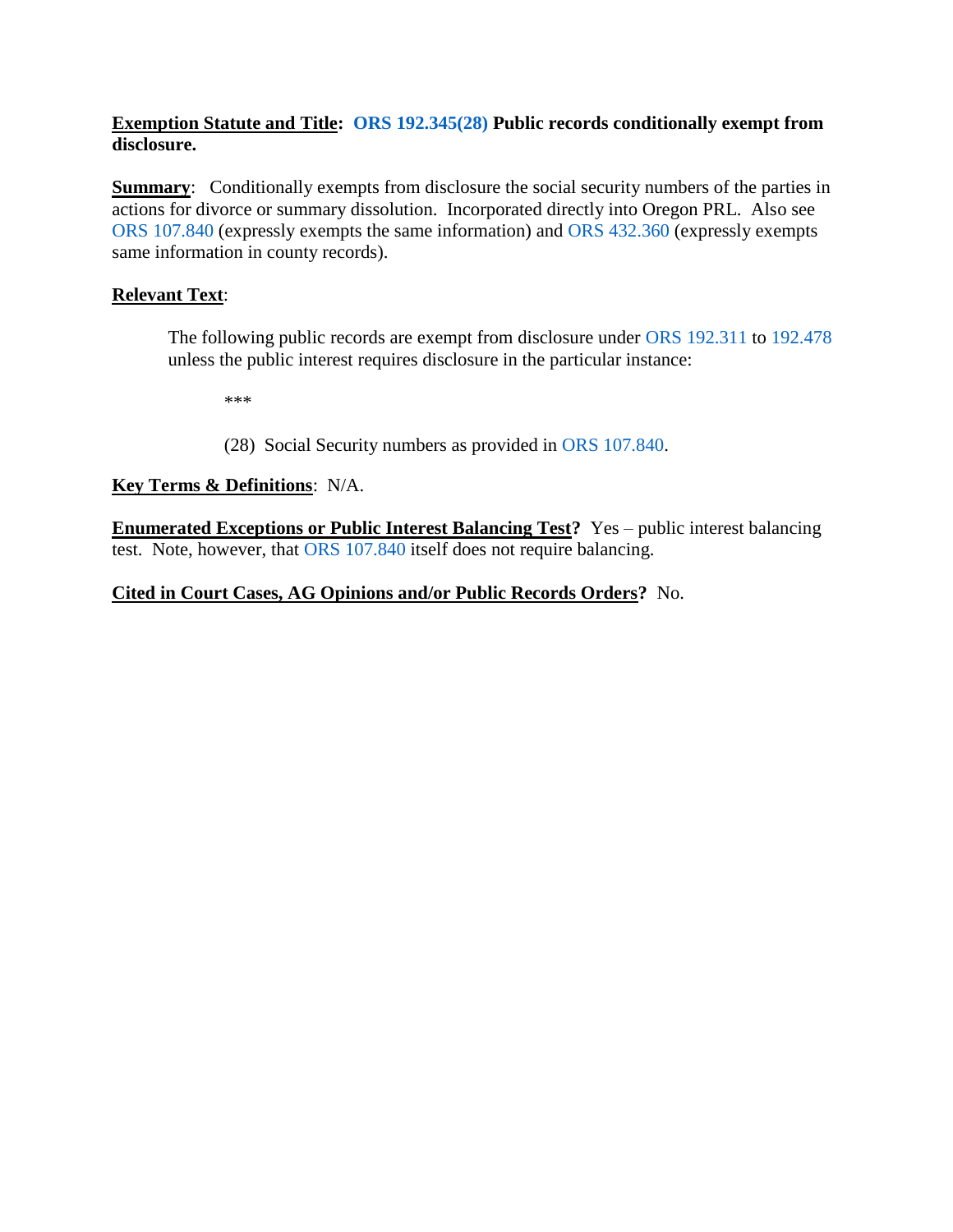#### **Exemption Statute and Title: [ORS 432.360](https://www.oregonlaws.org/ors/432.360) Records of dissolution of marriage and dissolution of domestic partnership subject to full disclosure**

**Summary:** Expressly exempts from disclosure the social security numbers of parties in actions for divorce or summary dissolution that are contained in county records. Exception to the general rule that records of marriage and divorce are subject to full disclosure. Incorporated into Oregon PRL through [ORS 192.355\(9\)](https://www.oregonlaws.org/ors/192.355) (disclosure prohibited or restricted under Oregon law). Also see ORS [107.840](https://www.oregonlaws.org/ors/107.840) (expressly exempts the same information in court records) and [ORS](https://www.oregonlaws.org/ors/192.345)  [192.345\(28\)](https://www.oregonlaws.org/ors/192.345) (conditionally exempts the same information court records)

# **Relevant Text**:

(1) Except as provided in subsection (2) of this section, notwithstanding any other provision of law, all marriage and domestic partnership records and all records of dissolution of marriage and dissolution of domestic partnership in the custody of a county clerk or county recording officer and all records of dissolution of marriage and dissolution of domestic partnership in the custody of the state courts are open and subject to full disclosure.

(2) Records of dissolution of marriage and dissolution of domestic partnership in the custody of the state courts shall be completed and maintained in accordance with procedures established under ORS [107.840](https://www.oregonlaws.org/ors/107.840) to ensure that the Social Security numbers of parties to proceedings under ORS [107.085](https://www.oregonlaws.org/ors/107.085) and [107.485](https://www.oregonlaws.org/ors/107.485) are kept confidential and exempt from public inspection.

# **Key Terms & Definitions**: N/A.

**Enumerated Exceptions or Public Interest Balancing Test?** No. But note that the same information is only conditionally exempt under [ORS 192.345\(28\).](https://www.oregonlaws.org/ors/192.345)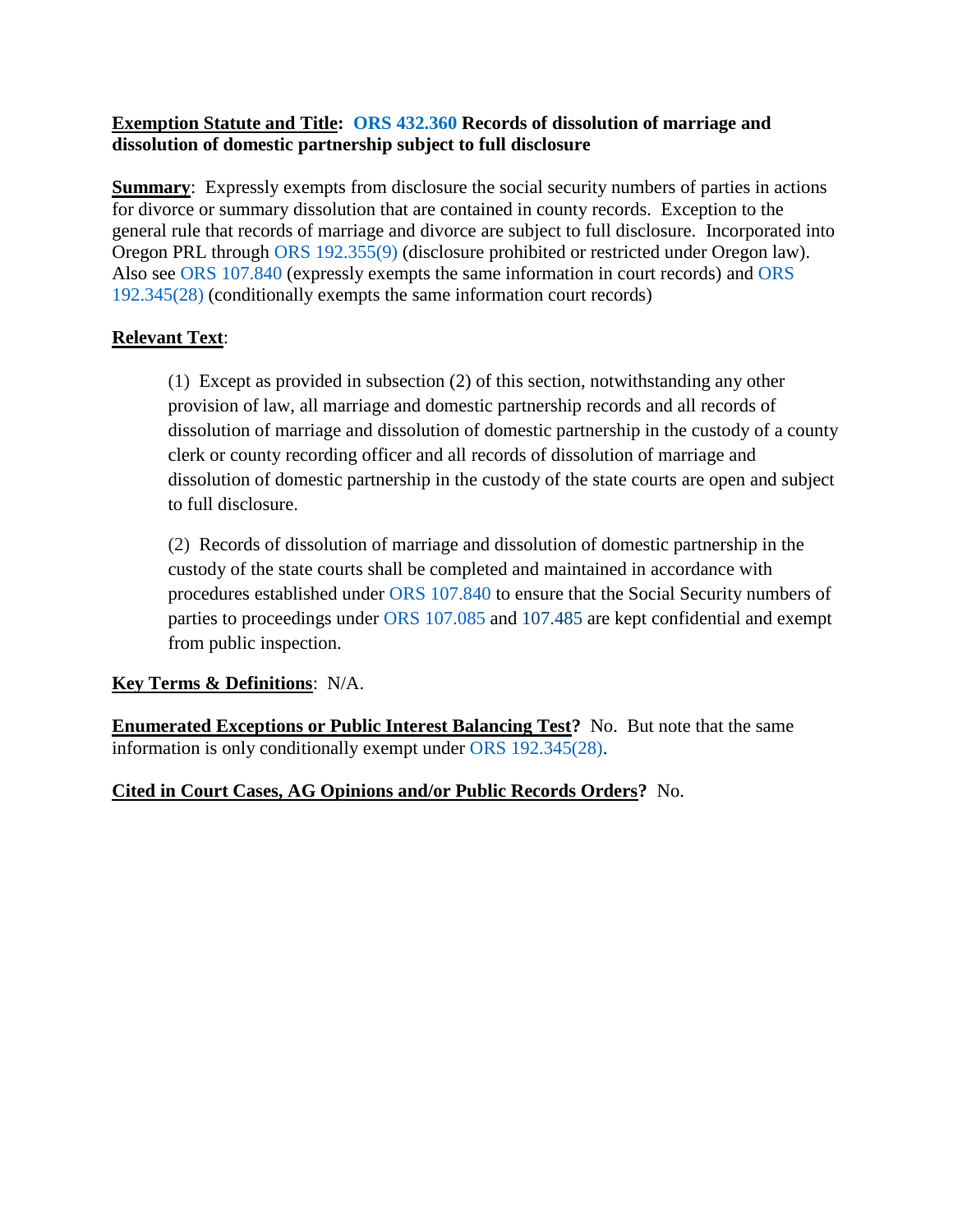#### **Exemption Statute and Title: [ORS 350.278](https://www.oregonlaws.org/ors/350.278) Disclosure of Social Security number of student attending public university. [formerly ORS 326.587]**

**Summary:** Exempts from disclosure the social security numbers of students attending public universities. Incorporated into Oregon PRL through [ORS 192.355\(9\)](https://www.oregonlaws.org/ors/192.355) (disclosure prohibited or restricted under Oregon law).

#### **Relevant Text**:

(1) A public university listed in ORS [352.002](https://www.oregonlaws.org/ors/352.002) may not disclose the Social Security number of a student who is attending the public university.

(2) Subsection (1) of this section does not apply if the public university discloses the Social Security number:

(a) At the request of a law enforcement agency or an agency providing support enforcement services under ORS [25.080;](https://www.oregonlaws.org/ors/25.080)

(b) After obtaining written permission for the disclosure from the student to whom the number refers;

(c) In the payment of wages or benefits;

(d) In the payment or collection of taxes or of a debt owed by the student to whom the number refers;

(e) For purposes of statistical analysis; or

(f) As otherwise required by law.

#### **Key Terms & Definitions**:

[-ORS 352.002](https://www.oregonlaws.org/ors/352.002) defines public universities as:

-UofO -OSU -PSU -OIT -Eastern, Western and Southern Oregon Universities

**Enumerated Exceptions or Public Interest Balancing Test?** Yes – limited exceptions for official use (enumerated above).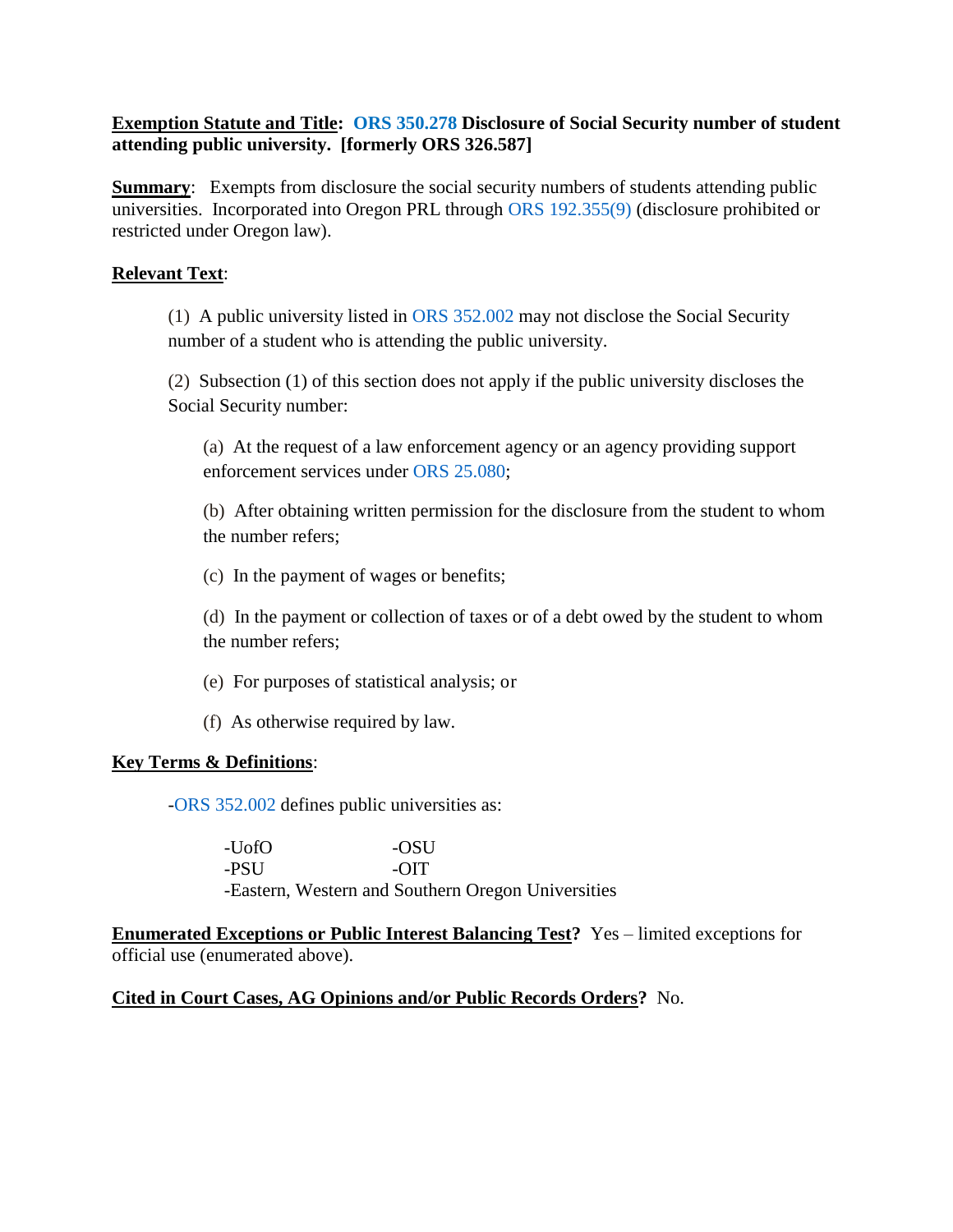#### **Exemption Statute and Title: ORS [350.280](https://www.oregonlaws.org/ors/350.280) Disclosure of Social Security number of community college student. [formerly ORS 326.589]**

**Summary:** Exempts from disclosure the social security numbers of students attending a community college. Incorporated into Oregon PRL through [ORS 192.355\(9\)](https://www.oregonlaws.org/ors/192.355) (disclosure prohibited or restricted under Oregon law).

# **Relevant Text**:

(1) A community college as defined in ORS [341.005](https://www.oregonlaws.org/ors/341.005) may not disclose the Social Security number of a student who is attending the college.

(2) Subsection (1) of this section does not apply if the college discloses the Social Security number:

(a) At the request of a law enforcement agency or an agency providing support enforcement services under ORS [25.080;](https://www.oregonlaws.org/ors/25.080)

(b) After obtaining written permission for the disclosure from the student to whom the number refers;

(c) In the payment of wages or benefits;

(d) In the payment or collection of taxes or of a debt owed by the student to whom the number refers; or

(e) For purposes of statistical analysis.

# **Key Terms & Definitions**: N/A.

**Enumerated Exceptions or Public Interest Balancing Test?** Yes – limited exceptions for official use (enumerated above).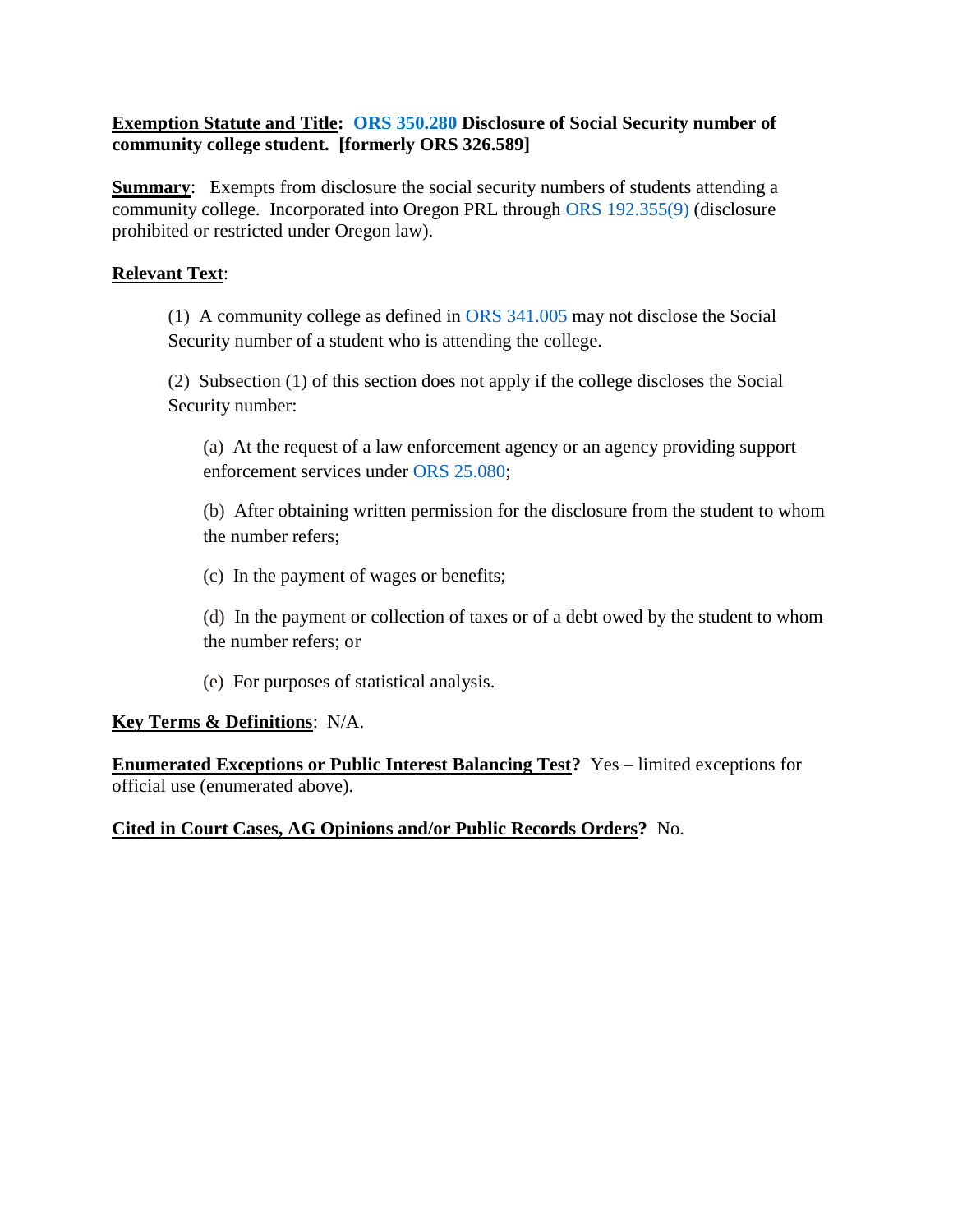#### **Exemption Statute and Title: [ORS 802.177](https://www.oregonlaws.org/ors/802.177) Prohibition on release of personal information from motor vehicle records.**

**Summary:** Generally prohibits anyone working for the Department of Transportation from disclosing "personal information" obtained in connection with a motor vehicle record. Incorporated into Oregon PRL through [ORS 192.355\(9\)](https://www.oregonlaws.org/ors/192.355) (disclosure prohibited or restricted under Oregon law). Also see [ORS 802.181](https://www.oregonlaws.org/ors/802.181) (redisclosure by authorized recipients of personal information from motor vehicle records) and [ORS 802.195](https://www.oregonlaws.org/ors/802.195) (prohibits disclosure of social security numbers obtained in connection with motor vehicle record).

# **Relevant Text**:

Except as otherwise provided in [ORS 802.179,](https://www.oregonlaws.org/ors/802.179) neither the Department of Transportation nor any officer, employee or contractor of the department may knowingly disclose or otherwise make available to any person personal information about an individual that is obtained by the department in connection with a motor vehicle record.

#### **Key Terms & Definitions**:

-"Motor vehicle record" means any record that pertains to a grant of driving privileges, an identification card issued by the Department of Transportation, a vehicle title or a vehicle registration.

-"Personal information" means the following information that identifies an individual:

- (a) Driver license, driver permit or identification card number;
- (b) Name;
- (c) Address (excluding five-digit zip code); and
- (d) Telephone number.

**Enumerated Exceptions or Public Interest Balancing Test?** Yes – 19 broad exceptions enumerated in [ORS 802.179](https://www.oregonlaws.org/ors/802.179) (e.g., to other government agencies for use in carrying out other agency's functions; for use in connection with vehicle-related matters; to insurers; to lien holders; with individual's consent).

#### **Cited in Court Cases, AG Opinions and/or Public Records Orders?** Yes.

[-PRO Edelman \(10/30/2002\)](https://cdm17027.contentdm.oclc.org/digital/collection/p17027coll2/id/1129/rec/7) (addresses of individuals on a mailing list were exempt where addresses were derived from individuals' motor vehicle records)

[-PRO Jacobsen \(3/22/2006\)](https://cdm17027.contentdm.oclc.org/digital/collection/p17027coll2/id/1593/rec/2) (mailing addresses associated with licensed recreational vehicles (RVs) in RV parks were generally exempt)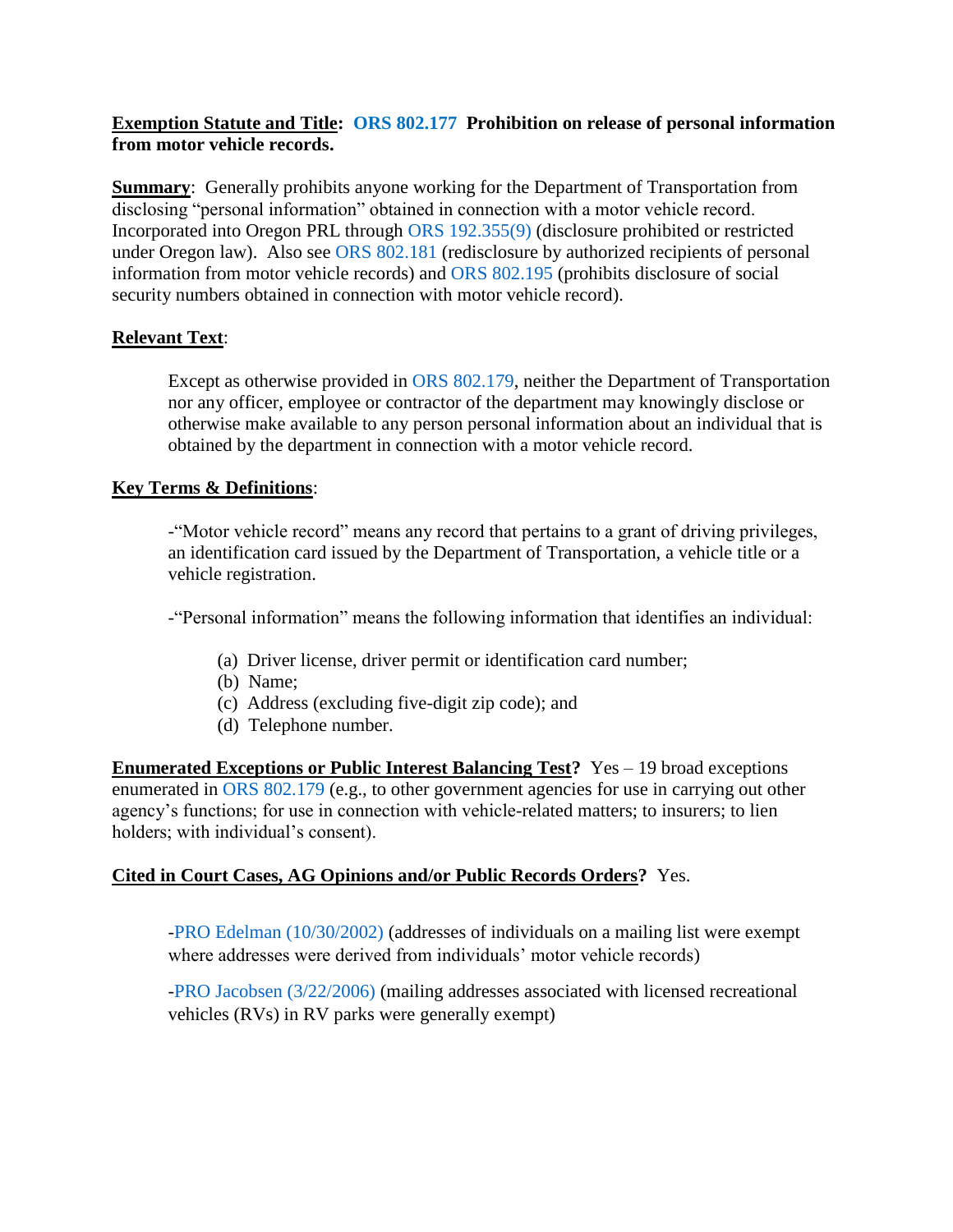[-PRO White \(4/29/2008\)](https://cdm17027.contentdm.oclc.org/digital/collection/p17027coll2/id/1438/rec/6) (petitioner not entitled to physician's address contained in petitioner's motor vehicle record where physician submitted Mandatory Impairment Referral)

[-PRO Ferguson](https://cdm17027.contentdm.oclc.org/digital/collection/p17027coll2/id/1434/rec/1) (6/16/2008) (petitioner not entitled to unredacted copy of a vehicle title containing a third party's personal information)

[-PRO Peterson \(10/7/2013\)](https://cdm17027.contentdm.oclc.org/digital/collection/p17027coll2/id/1687/rec/1) (because police reports submitted to DMV were deemed to be motor vehicle records, personal information contained in those reports was exempt)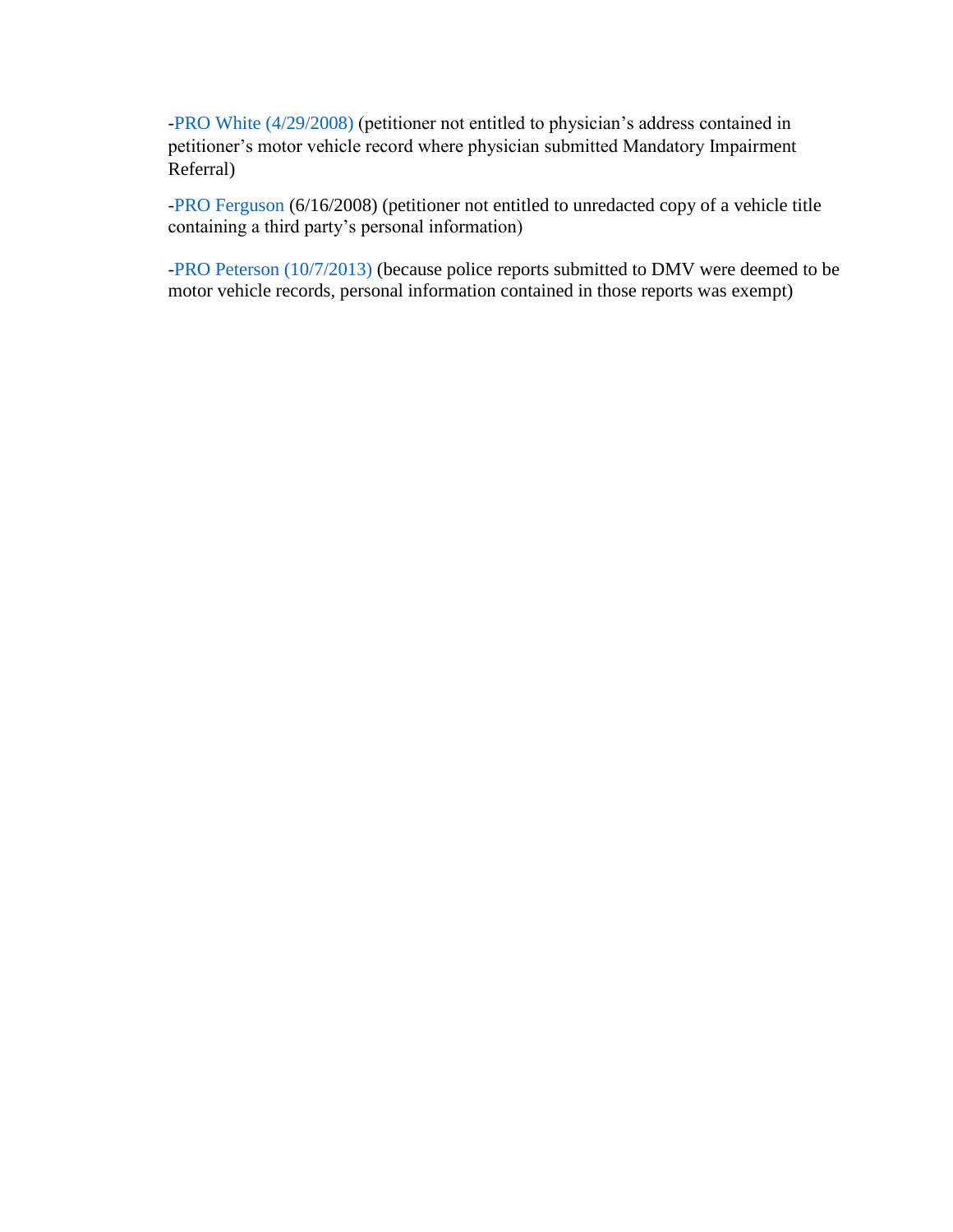#### **Exemption Statute and Title: [ORS 802.181](https://www.oregonlaws.org/ors/802.181) Redisclosure by authorized recipients of personal information from motor vehicle records.**

**Summary:** Restricts the redisclosure of personal information disclosed under [ORS 802.179's](https://www.oregonlaws.org/ors/802.179) exceptions to [ORS 802.177.](https://www.oregonlaws.org/ors/802.177) Incorporated into Oregon PRL through [ORS 192.355\(9\)](https://www.oregonlaws.org/ors/192.355) (disclosure prohibited or restricted under Oregon law).

#### **Relevant Text**:

(1) Except as otherwise provided in subsections (2) to (5) of this section, a person or government agency that is authorized under [ORS 802.179](https://www.oregonlaws.org/ors/802.179) to receive personal information from motor vehicle records may resell or redisclose the information only:

(a) To a person or government agency authorized to receive the information under [ORS 802.179](https://www.oregonlaws.org/ors/802.179) and only if the person or government agency is authorized by the Department of Transportation to receive the resold or redisclosed information; and

(b) For purposes authorized under [ORS 802.179.](https://www.oregonlaws.org/ors/802.179)

(2) A researcher who receives personal information under [ORS 802.179\(5\)](https://www.oregonlaws.org/ors/802.179) may not resell or redisclose the information except as provided in [ORS 802.179\(5\).](https://www.oregonlaws.org/ors/802.179)

(3) A person who receives personal information under [ORS 802.179\(11\)](https://www.oregonlaws.org/ors/802.179) may not resell or redisclose the information except as provided in [ORS 802.179\(11\).](https://www.oregonlaws.org/ors/802.179)

(4) A representative of the news media who receives personal information under [ORS](https://www.oregonlaws.org/ors/802.179)  [802.179\(14\)](https://www.oregonlaws.org/ors/802.179) may not resell or redisclose the information except as provided in [ORS](https://www.oregonlaws.org/ors/802.179)  [802.179\(14\).](https://www.oregonlaws.org/ors/802.179)

(5) No one who receives personal information from the department under [ORS 802.179](https://www.oregonlaws.org/ors/802.179) may sell or redisclose the information to a person who is in the business of disseminating the information.

(6) A person who resells or rediscloses personal information as authorized by this section, other than a representative of the news media, must keep records for a period of five years that identify each person who receives the information and the permitted purpose for which the person received the information. Records kept in accordance with this subsection must be made available to the department on request.

(7) A procurement organization that receives personal information as authorized by [ORS](https://www.oregonlaws.org/ors/802.179)  [802.179\(19\)](https://www.oregonlaws.org/ors/802.179) may not resell or redisclose the information.

(8) The State of Oregon is immune from liability for any claim resulting from the resale or redisclosure of personal information under this section.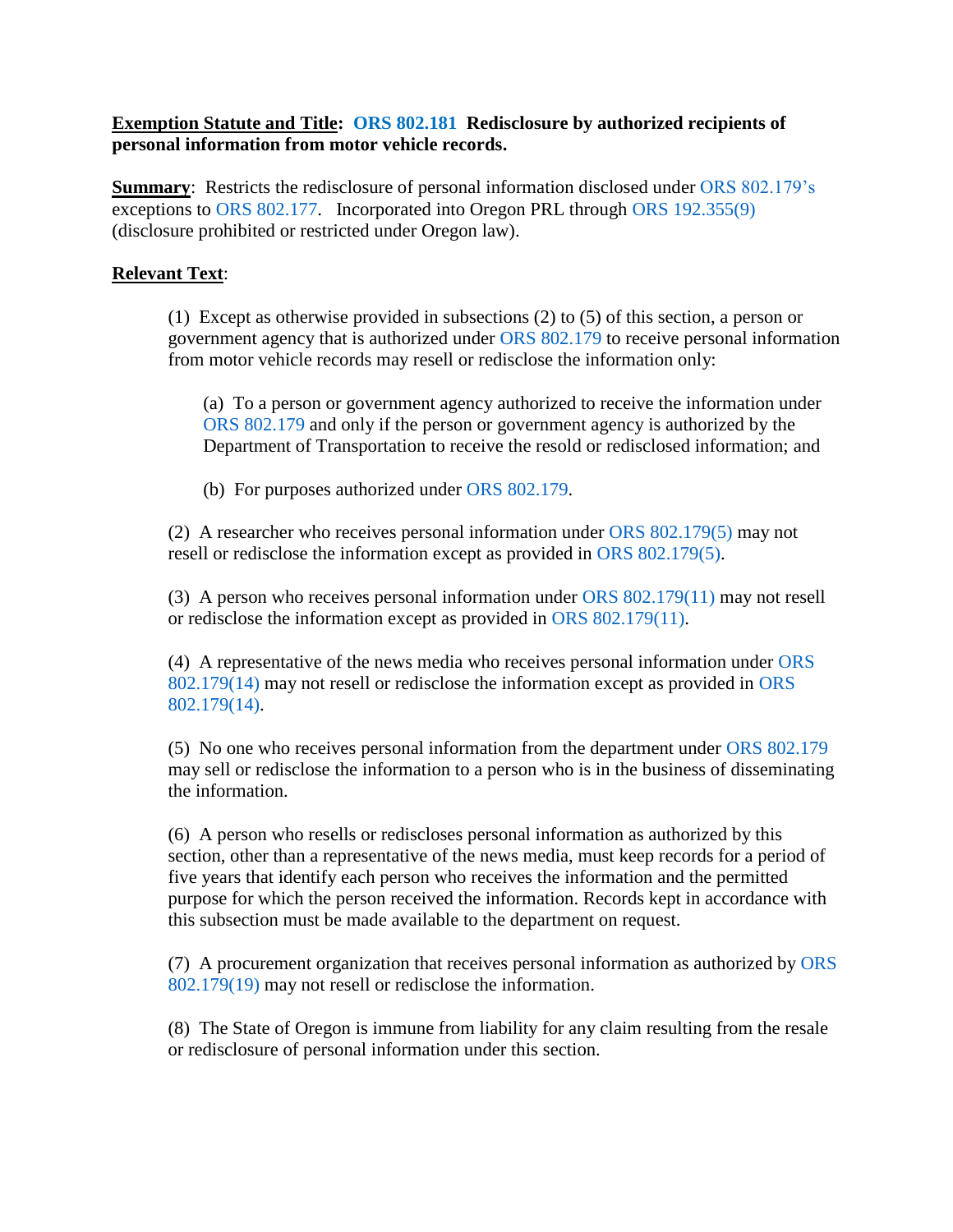#### **Key Terms & Definitions**:

-"Motor vehicle record" means any record that pertains to a grant of driving privileges, an identification card issued by the Department of Transportation, a vehicle title or a vehicle registration.

-"Personal information" means the following information that identifies an individual:

- (a) Driver license, driver permit or identification card number;
- (b) Name;
- (c) Address (excluding five-digit zip code); and
- (d) Telephone number.

**Enumerated Exceptions or Public Interest Balancing Test?** Yes – redisclosure generally subject to the same 19 broad exceptions enumerated in [ORS 802.179](https://www.oregonlaws.org/ors/802.179) (e.g., to other government agencies for use in carrying out other agency's functions; for use in connection with vehiclerelated matters; to insurers; to lien holders; with individual's consent).

#### **Cited in Court Cases, AG Opinions and/or Public Records Orders?** Yes.

[-PRO Schneiderman](https://cdm17027.contentdm.oclc.org/digital/collection/p17027coll2/id/1329/rec/3) (2/9/2000) (state police authorized to redisclose requested information to the subject of the records)

[-PRO Peterson](https://cdm17027.contentdm.oclc.org/digital/collection/p17027coll2/id/1757/rec/2) (4/11/2014) (DMV authorized to disclose personal information to state police under ORS 802.177, but ORS 802.181 restricted state police from redisclosing the same information to petitioner)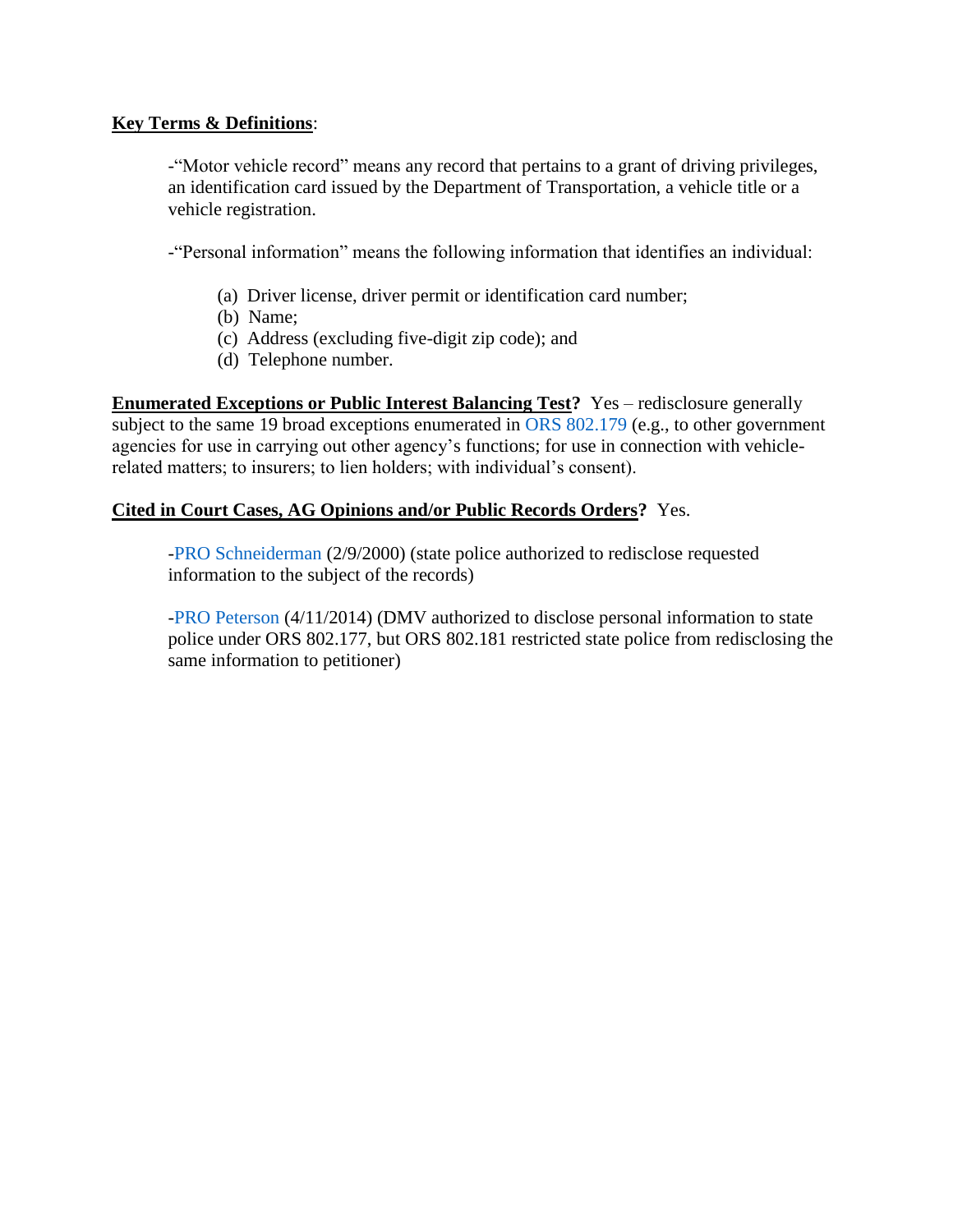#### **Exemption Statute and Title: [ORS 802.195](https://www.oregonlaws.org/ors/802.195) Social Security numbers.**

**Summary:** Generally prohibits anyone working for the Department of Transportation from disclosing social security numbers obtained in connection with an individual's motor vehicle record. When disclosure is authorized, the statute restricts subsequent redisclosure by agencies. Incorporated into Oregon PRL through [ORS 192.355\(9\)](https://www.oregonlaws.org/ors/192.355) (disclosure prohibited or restricted under Oregon law). Also see [ORS 802.177](https://www.oregonlaws.org/ors/802.177) (prohibits disclosure of any "personal information" obtained in connection with a motor vehicle record).

#### **Relevant Text**:

\*\*\*

(2) Neither the Department of Transportation nor any officer, employee or contractor of the department may knowingly disclose or otherwise make available to any person an individual's Social Security number that is obtained by the department in connection with a motor vehicle record.

(3) Notwithstanding subsection (2) of this section, the department may, upon the request of another government agency, or shall, as required by law, disclose an individual's Social Security number from a motor vehicle record to the other agency for use in carrying out the other agency's governmental functions.

(4) An Oregon government agency that receives an individual's Social Security number under subsection (3) of this section may not redisclose the Social Security number except as required by law. An Oregon government agency that rediscloses a Social Security number as authorized by this subsection shall keep for five years records that identify each other government agency that receives the Social Security number. Records kept in accordance with this subsection must be made available to the department upon request.

#### **Key Terms & Definitions**:

-"Motor vehicle record" means any record that pertains to a grant of driving privileges, an identification card issued by the Department of Transportation, a vehicle title or a vehicle registration.

**Enumerated Exceptions or Public Interest Balancing Test?** Yes – permitted to disclose SSNs to other government agencies for use in carrying out other agency's functions, or as required by law.

# **Cited in Court Cases, AG Opinions and/or Public Records Orders?** Yes.

[-PRO Ferguson](https://cdm17027.contentdm.oclc.org/digital/collection/p17027coll2/id/1434/rec/1) (6/16/2008) (petitioner not entitled to unredacted copy of a vehicle title containing a third party's personal information)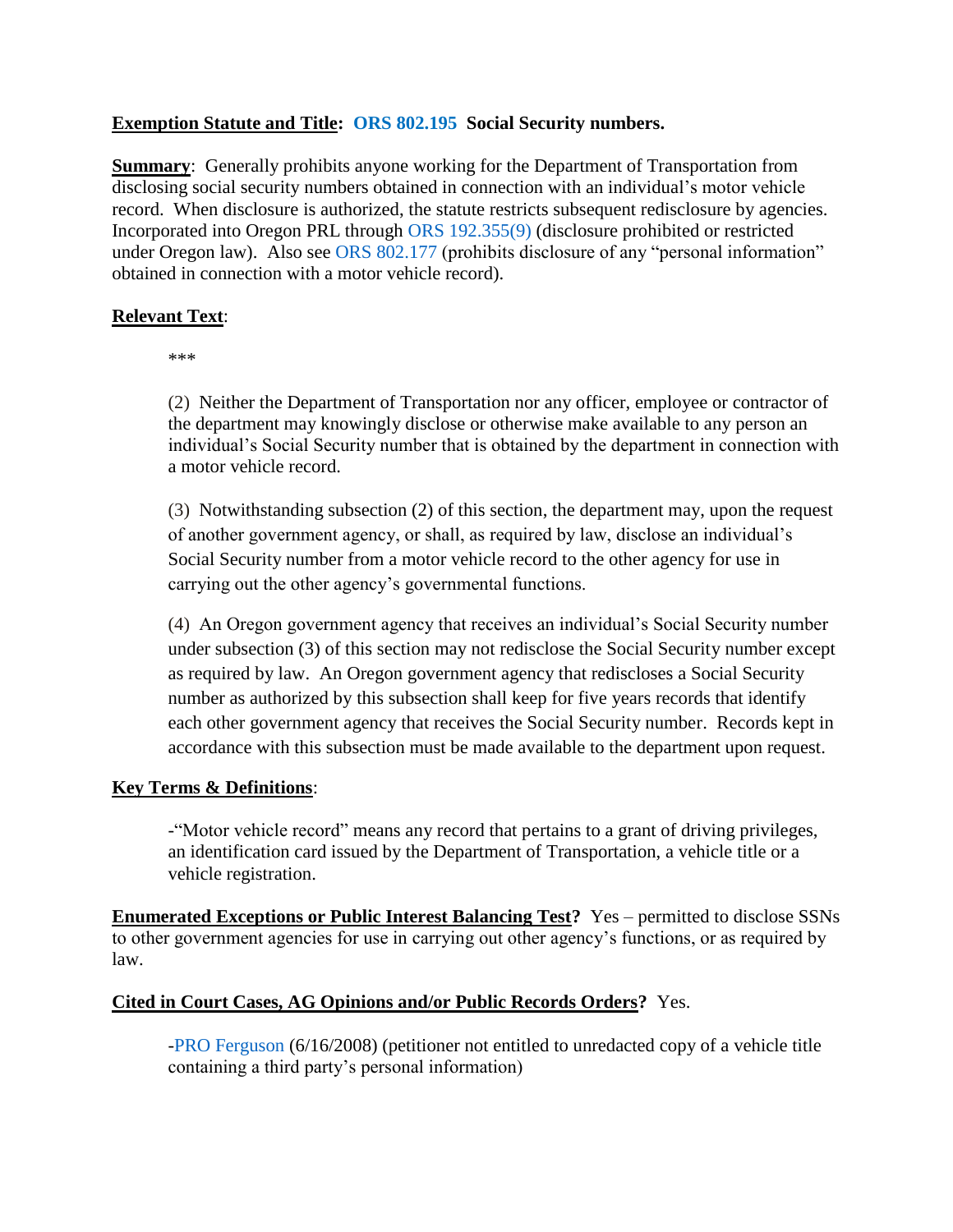# **Exemption Statute and Title: [ORS 192.355\(23\)](https://www.oregonlaws.org/ors/192.355) Public records exempt from disclosure.**

**Summary:** Expressly prohibits disclosure of library records containing patron personal and contact information. Incorporated directly into Oregon PRL.

# **Relevant Text**:

The following public records are exempt from disclosure under ORS 192.311 to 192.478:

\*\*\*

(23) The records of a library, including:

(a) Circulation records, showing use of specific library material by a named person;

(b) The name of a library patron together with the address or telephone number of the patron; and

(c) The electronic mail address of a patron.

# **Key Terms & Definitions**: N/A.

# **Enumerated Exceptions or Public Interest Balancing Test?** No.